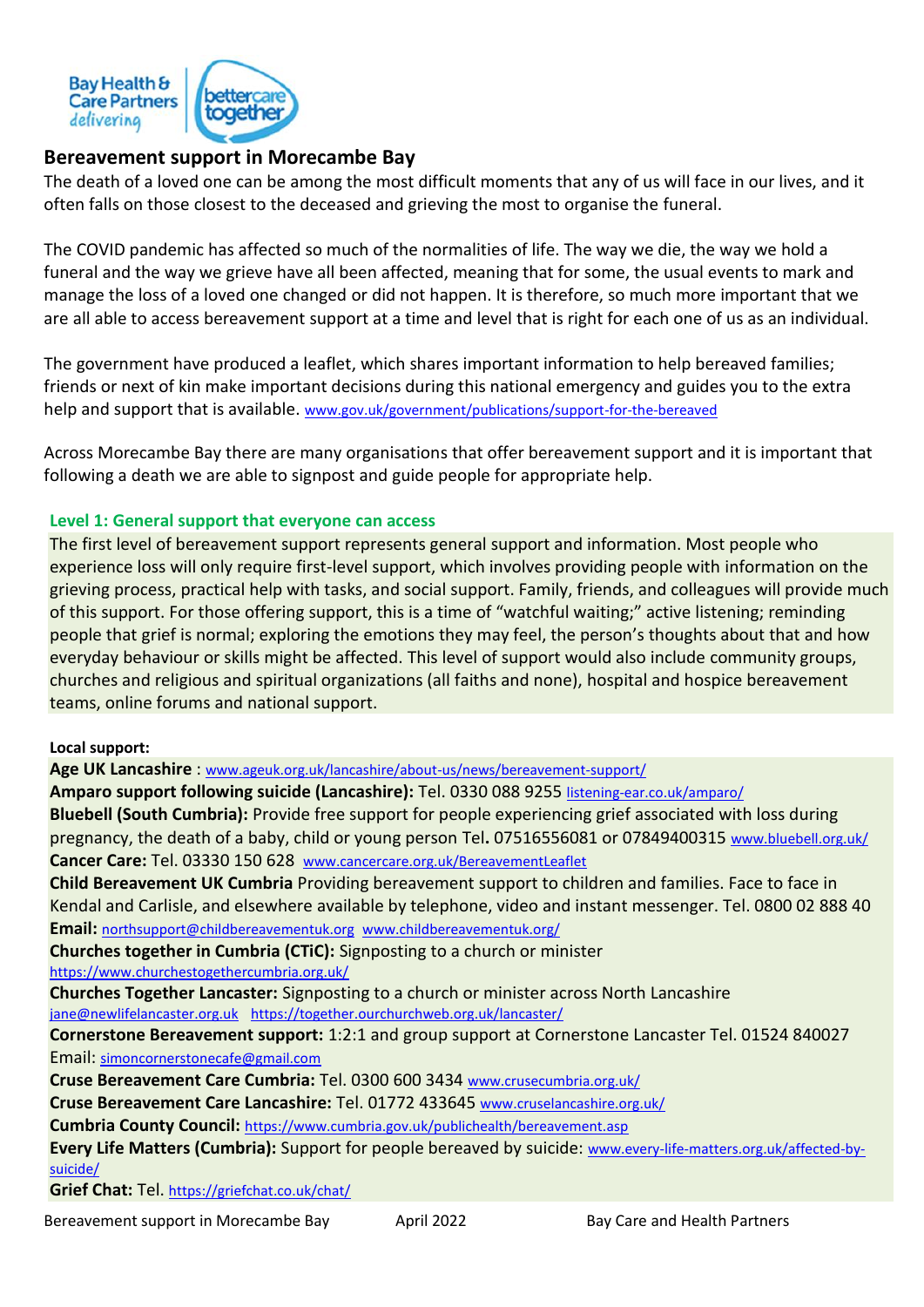

**Healthier Lancashire and South Cumbria**: [www.healthierlsc.co.uk/suicide/bereaved-suicide](http://www.healthierlsc.co.uk/suicide/bereaved-suicide)

**Samaritans (Furness and South Lakes):** [www.samaritans.org/branches/barrow/](http://www.samaritans.org/branches/barrow/)

**Samaritans (Lancaster):** [www.samaritans.org/branches/lancaster/](http://www.samaritans.org/branches/lancaster/)

**Samaritans:** [https://www.samaritans.org/how-we-can-help/if-youre-having-difficult-time/support-groups-people-bereaved](https://www.samaritans.org/how-we-can-help/if-youre-having-difficult-time/support-groups-people-bereaved-suicide/)[suicide/](https://www.samaritans.org/how-we-can-help/if-youre-having-difficult-time/support-groups-people-bereaved-suicide/)

**Schools Resources:** [localoffer.cumbria.gov.uk/kb5/cumbria/fsd/advice.page?id=2imoH2hBqTs](https://localoffer.cumbria.gov.uk/kb5/cumbria/fsd/advice.page?id=2imoH2hBqTs) [www.lancashire.gov.uk/media/916175/eps-bereavement-and-loss-covid-19.pdf](http://www.lancashire.gov.uk/media/916175/eps-bereavement-and-loss-covid-19.pdf)

**St John's Hospice:** Tel. 01524382538 www.sjhospice.org.uk/bereavement-support/

**Including the Forget Me Not Centre:** Providing bereavement and grief support to children, young people and families. Tel. 01524382538 <https://www.sjhospice.org.uk/forgetmenotcentreinfo/>

**St Mary's Hospice:** Tel. 01229 580305 [www.stmaryshospice.org.uk/our-care/for-families/bereavement-support/](http://www.stmaryshospice.org.uk/our-care/for-families/bereavement-support/)

**Suicide Bereavement Support Cumbria (& surrounding area):** Tel. 07572 975 721 or 07896 703 757 [www.sbs.org.uk/](http://www.sbs.org.uk/)

**Tigerlily Trust:** Support following baby loss: Email: [enquiries@tigerlilytrust.co.uk](mailto:enquiries@tigerlilytrust.co.uk) Facebook: <https://www.facebook.com/TigerLilyTrust/>

**University Hospitals of Morecambe Bay**: Tel. 01524 512406 [www.uhmb.nhs.uk/our-services/services/bereavement](http://www.uhmb.nhs.uk/our-services/services/bereavement)

**National and online support:**

**Age UK:** [www.ageuk.org.uk/information-advice/health-wellbeing/relationships-family/bereavement/](http://www.ageuk.org.uk/information-advice/health-wellbeing/relationships-family/bereavement/)

**At a Loss**: The UK's signposting website for the bereaved [www.ataloss.org/](http://www.ataloss.org/)

**Brake:** Provide support for people bereaved by a death on the road <https://www.brake.org.uk/>

**Care for the Family**: <https://www.careforthefamily.org.uk/family-life/bereavement-support>

**Child Bereavement UK**: Includes Live Chat via the website Tel. 0800 02 888 40 [www.childbereavementuk.org/](http://www.childbereavementuk.org/)

**Coroners' Courts Support Service:** Provide support to people where there is an inquest following a death

Tel 0300 111 2141 [www.coronerscourtssupportservice.org.uk](http://www.coronerscourtssupportservice.org.uk/)

**Cruse Bereavement Care**: Tel. 0808 808 1677 [www.cruse.org.uk/](http://www.cruse.org.uk/)

**Dying Matters:** [www.dyingmatters.org/](http://www.dyingmatters.org/)

**Good Thinking:** <https://www.good-thinking.uk/bereavement/>

**Grief Chat:** <https://griefchat.co.uk/chat/>

**Grief Encounter:** Tel. 0808 802 0111 <https://www.griefencounter.org.uk/>

**Interfaith and Multifaith**: [www.interfaith.org.uk/](http://www.interfaith.org.uk/)

**Kooth:** Online support for children and young people <https://www.kooth.com/>

**Lullaby Trust:** Support for anyone affected by the sudden and unexpected death of a baby or young child [www.lullabytrust.org.uk/bereavement-support/](http://www.lullabytrust.org.uk/bereavement-support/)

**Marie Curie:** Tel. 0800 090 2309 [www.mariecurie.org.uk/](http://www.mariecurie.org.uk/)

**National Bereavement Alliance**: [nationalbereavementalliance.org.uk/](https://nationalbereavementalliance.org.uk/)

**National Bereavement Partnership:** Tel. 0800 448 0800 <https://www.nationalbereavementpartnership.org/>

**Network - Health:** Supports pastoral, spiritual, and religious care in healthcare, particularly at end-of-life <https://network-health.org.uk/>

**NHS Bereavement Helpline:** Tel. 0800 2600 400 [www.nhs.uk/conditions/coronavirus-covid-19/bereavement-advice-and](http://www.nhs.uk/conditions/coronavirus-covid-19/bereavement-advice-and-support/)[support/](http://www.nhs.uk/conditions/coronavirus-covid-19/bereavement-advice-and-support/) The helpline is now run by Sudden <https://www.suddendeath.org/>

**Samaritans:** Tel. 116 123 free from any phone 0330 094 5717 local call charges apply <https://www.samaritans.org/> **Sands:** Support for anyone affected by the death of a baby Tel. 0808 164 3332 <http://www.sands.org.uk/> **Sudden:** Support when someone has died suddenly, or too soon in their lives Tel. 0800 2600 400 <https://sudden.org/>

**Survivors of Bereavement by Suicide**: Tel. 0300 111 5065 [uksobs.org/](https://uksobs.org/)

**The Compassionate Friends:** Tel. 0345 123 2304 <https://www.tcf.org.uk/>

**The Good Grief Trust:** [www.thegoodgrieftrust.org/](http://www.thegoodgrieftrust.org/)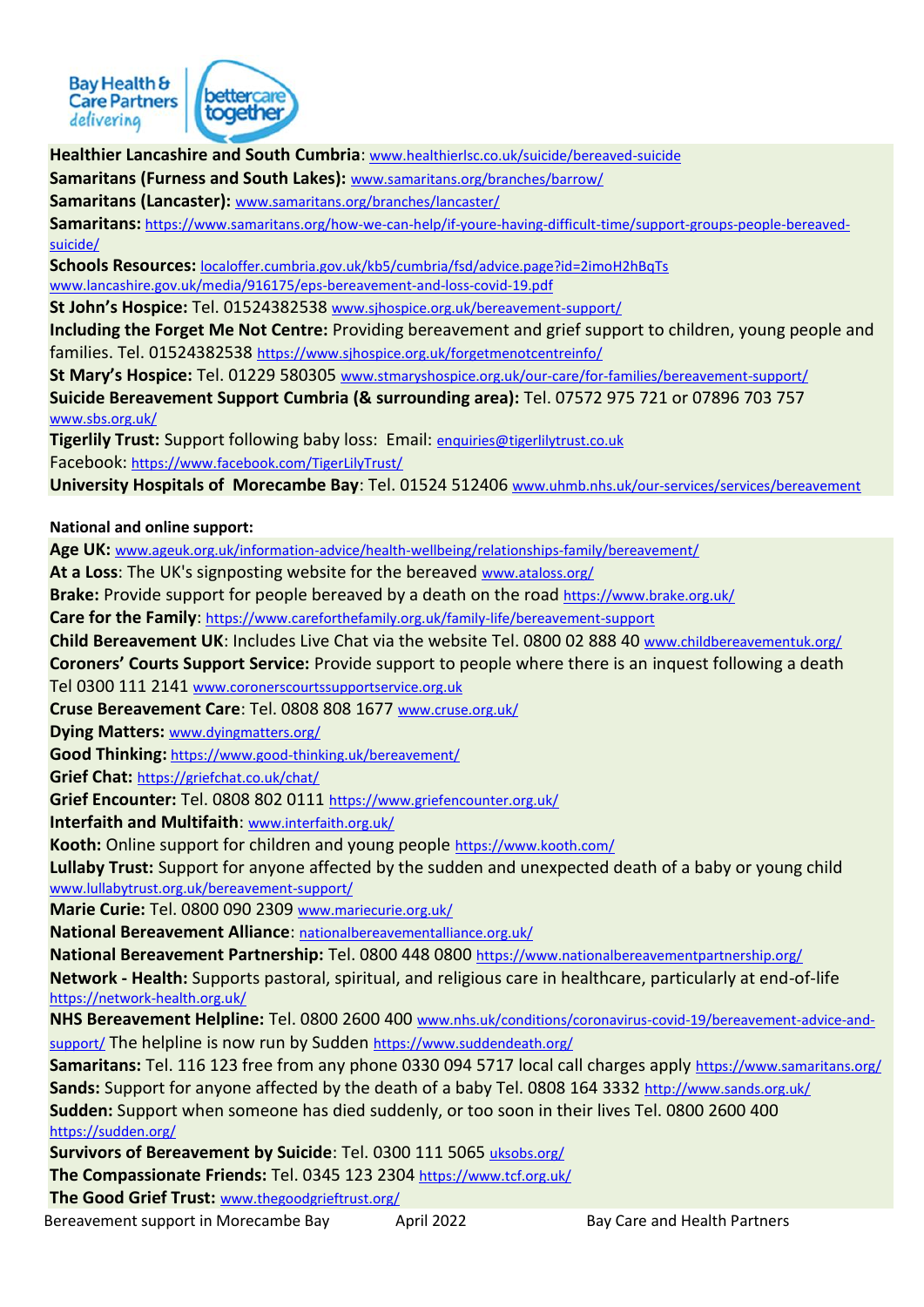

**Way Widowed and Young**: For people aged 50 or under when their partner died: [www.widowedandyoung.org.uk/](http://www.widowedandyoung.org.uk/) **Winstons Wish**: Tel. 08088 021 [www.winstonswish.org/about-us/](http://www.winstonswish.org/about-us/)

## **Level 2: Extra support that some people might need to access**

A small percentage of people may need extra support through their bereavement. Although this can still be offered by people and networks known to the person, it may be helpful to create opportunities to consult with professionals who have had more direct experience of working with bereaved people. This could be because of the nature of the loss – the death of a child, for example, or a sudden death – or because of other circumstances in the person's life.

#### **Local support:**

**Amparo support following suicide (Lancashire):** Tel. 0330 088 9255 [listening-ear.co.uk/amparo/](https://listening-ear.co.uk/amparo/) **Bluebell (South Cumbria):** Provide free support for people experiencing grief associated with loss during pregnancy, the death of a baby, child or young person: Tel. 07516556081 or 07849400315 [www.bluebell.org.uk/](http://www.bluebell.org.uk/) **Cancer Care:** Tel. 03330 150 628 [www.cancercare.org.uk/BereavementLeaflet](http://www.cancercare.org.uk/BereavementLeaflet) **Child Bereavement UK Cumbria** Providing bereavement support to children and families. Face to face in Kendal and Carlisle, and elsewhere available by telephone, video and instant messenger. Tel. 0800 02 888 40 **Email:** [northsupport@childbereavementuk.org](mailto:northsupport@childbereavementuk.org) [www.childbereavementuk.org/](http://www.childbereavementuk.org/cumbria) **Cruse Bereavement Care Cumbria:** Tel. 0300 600 3434 [www.crusecumbria.org.uk/](http://www.crusecumbria.org.uk/) **Cruse Bereavement Care Lancashire:** Tel. 01772 433645 [www.cruselancashire.org.uk/](http://www.cruselancashire.org.uk/) **Every Life Matters:** Bereavement support for people bereaved by suicide: [www.every-life-matters.org.uk/affected-by](http://www.every-life-matters.org.uk/affected-by-suicide/)[suicide/](http://www.every-life-matters.org.uk/affected-by-suicide/) **Grief Chat:** <https://griefchat.co.uk/chat/> **Samaritans (Furness and South Lakes):** [www.samaritans.org/branches/barrow/](http://www.samaritans.org/branches/barrow/) **Samaritans (Lancaster):** [www.samaritans.org/branches/lancaster/](http://www.samaritans.org/branches/lancaster/) **St John's Hospice:** Tel. 01524382538 www.sjhospice.org.uk/bereavement-support/

**Including the Forget Me Not Centre:** Providing bereavement and grief support to children, young people and families. Tel. 01524382538 <https://www.sjhospice.org.uk/forgetmenotcentreinfo/>

**St Mary's Hospice:** Tel. 01229 580305 [www.stmaryshospice.org.uk/our-care/for-families/bereavement-support/](http://www.stmaryshospice.org.uk/our-care/for-families/bereavement-support/)

**Suicide Bereavement Support (SBS) Cumbria (& surrounding area):** Tel. 07572 975 721 or 07896 703 757 [www.sbs.org.uk/](http://www.sbs.org.uk/)

**National support:** 

**Child Bereavement UK:** Tel. 0800 02 888 40 [www.childbereavementuk.org/](http://www.childbereavementuk.org/) **Cruse Bereavement Care:** Tel. 0808 808 1677 [www.cruse.org.uk/](http://www.cruse.org.uk/) **Samaritans:** Tel. 116 123 free from any phone 0330 094 5717 local call charges apply [www.samaritans.org/](http://www.samaritans.org/)

### **Level 3: A few may need more complex grief support**

A few people who have experienced trauma or severe/extended and complicated grief reactions after bereavement may need some individualised 1-1 specialist bereavement support. This level is most likely to be provided by bereavement specific charities and organisations.

**Local support:**

**Bluebell (South Cumbria): Tel.** 07516556081 or 07849400315 [www.bluebell.org.uk/](http://www.bluebell.org.uk/) **Cancer Care:** Tel. 03330 150 628 [www.cancercare.org.uk/BereavementLeaflet](http://www.cancercare.org.uk/BereavementLeaflet)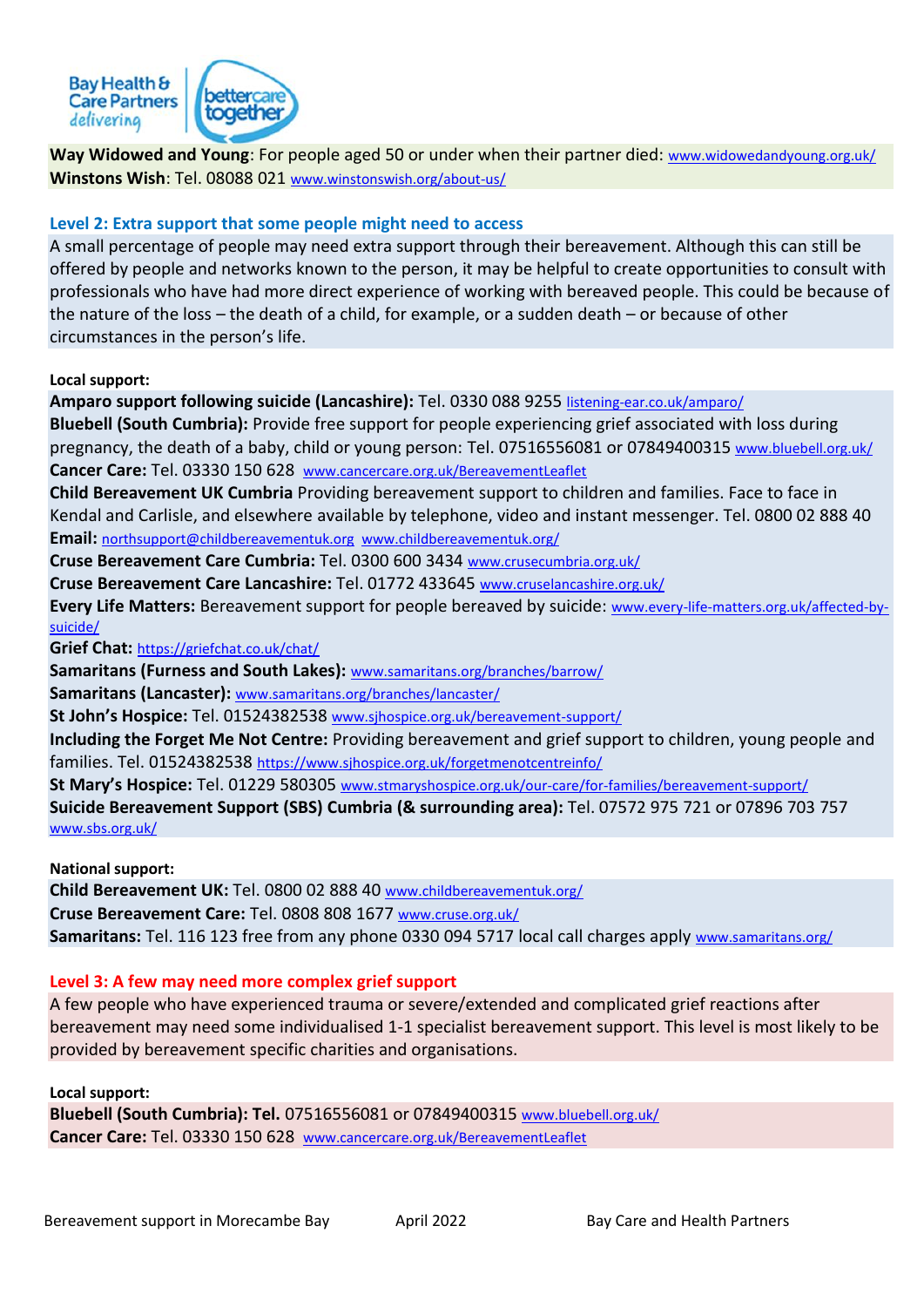

**Child Bereavement UK Cumbria**: Providing bereavement support to children and families. Face to face in Kendal and Carlisle, and elsewhere available by telephone, video and instant messenger. Tel. 0800 02 888 40

**Email:** [northsupport@childbereavementuk.org](mailto:northsupport@childbereavementuk.org) [www.childbereavementuk.org/](http://www.childbereavementuk.org/cumbria)

**Cruse Bereavement Care Cumbria:** Tel. 0300 600 3434 [www.crusecumbria.org.uk/](http://www.crusecumbria.org.uk/)

**Cruse Bereavement Care Lancashire:** Tel. 01772 433645 [www.cruselancashire.org.uk/](http://www.cruselancashire.org.uk/)

**Grief Chat:** <https://griefchat.co.uk/chat/>

**St John's Hospice:** Tel. 01524382538 www.sjhospice.org.uk/bereavement-support/

**Including the Forget Me Not Centre:** Providing bereavement and grief support to children, young people and families. Tel. 01524382538 <https://www.sjhospice.org.uk/forgetmenotcentreinfo/>

**St Mary's Hospice:** Tel. 01229 580305 [www.stmaryshospice.org.uk/our-care/for-families/bereavement-support/](http://www.stmaryshospice.org.uk/our-care/for-families/bereavement-support/) **Suicide Bereavement Support Cumbria (& surrounding area):** Tel. 07572 975 721 or 07896 703 757 [www.sbs.org.uk/](http://www.sbs.org.uk/)

#### **National Support:**

**Child Bereavement UK :** Tel. 0800 02 888 40 [www.childbereavementuk.org/](http://www.childbereavementuk.org/) **Samaritans:** Tel. 116 123 free from any phone 0330 094 5717 local call charges apply **Other resources available**

# **Information following a death**

Bereavement books are given out to families by the bereavement teams at our hospitals as well as the hospices.

Furness General Hospital (South Cumbria): [www.rns.uk/furness](http://www.rns.uk/furness) Royal Lancaster Infirmary (North Lancashire): [www.rns.uk/lancaster](http://www.rns.uk/lancaster) St Mary's Hospice: Available on request Tel. 01229 580305 St John's Hospice: [www.sjhospice.org.uk/app/uploads/2016/01/St-Johns-Hospice-When-Someone-Dies.pdf](http://www.sjhospice.org.uk/app/uploads/2016/01/St-Johns-Hospice-When-Someone-Dies.pdf)

### **Bereavement support online**

The following is a list of nationally produced online information, which families and carers can be signposted to about grief, funerals and support in exceptional times.

**Child Bereavement UK**: [www.childbereavementuk.org/coronavirus-supporting-children](http://www.childbereavementuk.org/coronavirus-supporting-children)

**Compassion in Dying:** Helping people prepare for the end of life. How to talk about it, plan for it, and record your wishes Tel: 0800 999 2434 [coronavirus.compassionindying.org.uk/making-decisions-about-treatment/](https://coronavirus.compassionindying.org.uk/making-decisions-about-treatment/)

**Cruse Bereavement Care**: [www.cruse.org.uk/get-help/coronavirus-dealing-bereavement-and-grief](http://www.cruse.org.uk/get-help/coronavirus-dealing-bereavement-and-grief)

**Books for children**: [www.cruse.org.uk/about-cruse/publications/recommended-books/books-for-children](http://www.cruse.org.uk/about-cruse/publications/recommended-books/books-for-children)

**Devon CC**: Blessings, rituals and last rites during the coronavirus pandemic

<https://www.devon.gov.uk/equality/communities/religion-faith-or-belief/coronavirus-pandemic>

**Dying Matters:** Aims to help people talk more openly about dying, death and bereavement, and making plans for the end of life. [www.dyingmatters.org/page/updated-resources](http://www.dyingmatters.org/page/updated-resources)

**Faith Action**: <https://www.faithaction.net/>

**Humanist UK:** [humanism.org.uk/2020/04/20/humanists-uk-welcomes-updated-guidance-on-funerals-during-the-pandemic/](https://humanism.org.uk/2020/04/20/humanists-uk-welcomes-updated-guidance-on-funerals-during-the-pandemic/)

**Interfaith and Multifaith**: [www.interfaith.org.uk/news/covid-19](http://www.interfaith.org.uk/news/covid-19)

**Irish Hospice Foundation:** [hospicefoundation.ie/bereavement-2-2/covid19-care-and-inform/](https://hospicefoundation.ie/bereavement-2-2/covid19-care-and-inform/)

**Marie Curie:** [www.mariecurie.org.uk/help/support/coronavirus](http://www.mariecurie.org.uk/help/support/coronavirus)

**Mental Health & Wellbeing during Covid-19:** [www.every-life-matters.org.uk/wp-content/uploads/2020/04/ELM006-COVID-19](http://www.every-life-matters.org.uk/wp-content/uploads/2020/04/ELM006-COVID-19-public-info-a5-booklet-AW-online-1.pdf) [public-info-a5-booklet-AW-online-1.pdf](http://www.every-life-matters.org.uk/wp-content/uploads/2020/04/ELM006-COVID-19-public-info-a5-booklet-AW-online-1.pdf)

**National Bereavement Alliance**: [nationalbereavementalliance.org.uk/covid-19/](https://nationalbereavementalliance.org.uk/covid-19/) [nationalbereavementalliance.org.uk/keeping-in-touch-when-someone-is-seriously-ill/](https://nationalbereavementalliance.org.uk/keeping-in-touch-when-someone-is-seriously-ill/)